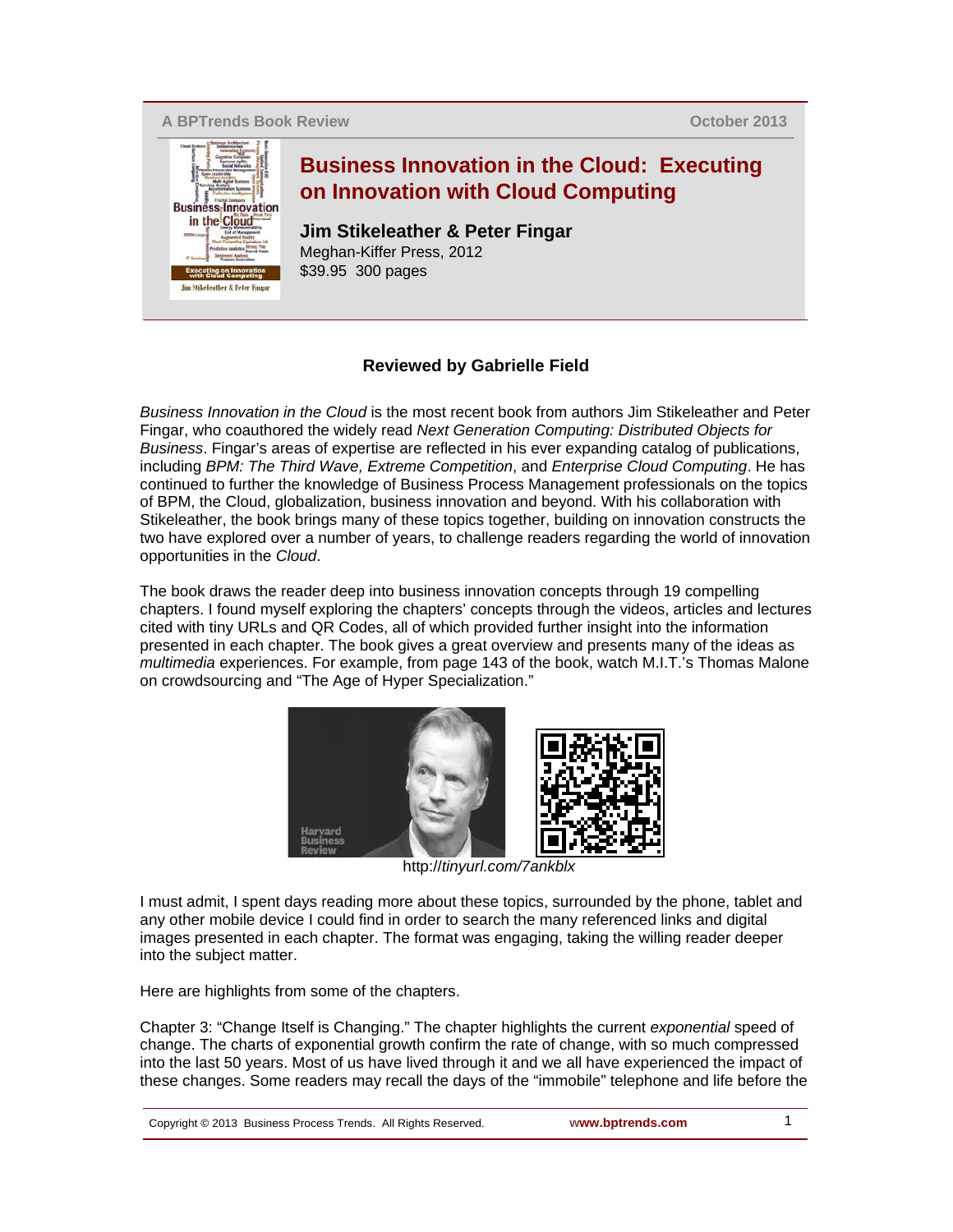| BPTrends, October 2013 |  |  |
|------------------------|--|--|
|------------------------|--|--|

tablet. What is the impact such change has on BPM work and the work of the process professional?

Woven throughout all the sections are the major themes of innovation that BPM professionals know well – the power of process, and the importance of a clear understanding of how things work, end-to-end. This is the basis for planning, prioritizing change, and innovating the way work is executed today. You will find here the process professional's role in developing views of current and future states. This chapter also presents the challenge of how to sustain the *pace of innovation* for the organization. The authors' approach can open channels of collaboration with those who determine the direction and sequence of process changes, prioritizing IT efforts and leveraging business - IT collaboration. Ultimately, process transformation drives corporate performance.

The authors warn that change for the sake of change has left us vivid examples of organizations where pure reliance on "methodology-driven" decision making has eliminated the creative drive essential to find the next big breakthrough. A key message from the authors is that methodology, with a clear process focus, enables transformative change -- *execution* is all in the new world of business innovation.

Chapter 4: "What Exactly is Innovation?" The reader learns that innovation is feasible, forward thinking, and valuable. The book continues to raise the question, what is next? How do we prepare for the next major wave of innovation and change? How can BPM professionals leverage the full potential of the Cloud as we engage in process work in the collaborative Cloud environment?

The message for the process professional is how to utilize new methods to collect and validate process information, enabled by cloud-based solutions. The current toolset is capable of offering real-time decision making by both business and IT professionals. Graphical tools represent the current state and can clearly illustrate the transition to the future state. These collaboration tools can accelerate the pace of change (and innovation) by creating transparency into business processes, enabling real-time decision making by process owners and accelerating the implementation of innovation opportunities selected by the organization. Big Data and the analytics it provides can accelerate the "power of process," and when combined with the intelligent BPMS, can align structured and unstructured process solutions. This approach can deliver extraordinary results.

Chapter 8: "Innovation and Social Networks." Today's organizations need to have seamless integration of processes across multiple divisions for global reach and ever-expanding locations without time constraints. Business can be transacted anywhere with mobile access. Social media will continue to challenge corporations to create opportunities to collaborate beyond traditional boundaries to meet the needs of customers, employees and suppliers. This fundamentally challenges how business processes can deliver new customer experiences that delight, and enhance the experiences of workers across the enterprise.

Chapter 10: "Business Process Innovation in the InterCloud." BPM Systems (BPMS) provide the technology solutions and the collaborative platform to define processes and enable the ongoing management and optimization of processes. BPM technology enables the transparency required for collaboration. The business user can now own the business-facing rules and manage the performance metrics and thresholds. As many readers know, there is more to this evolution of advanced technology that needs to be applied to the work of process management. The hard work of process change remains, along with a number of other disciplines, including Six Sigma, BAM, SOA, and big data' analytics, to achieve innovation. The message from the authors is to understand the imperative to do this hard work and to key in on *execution*.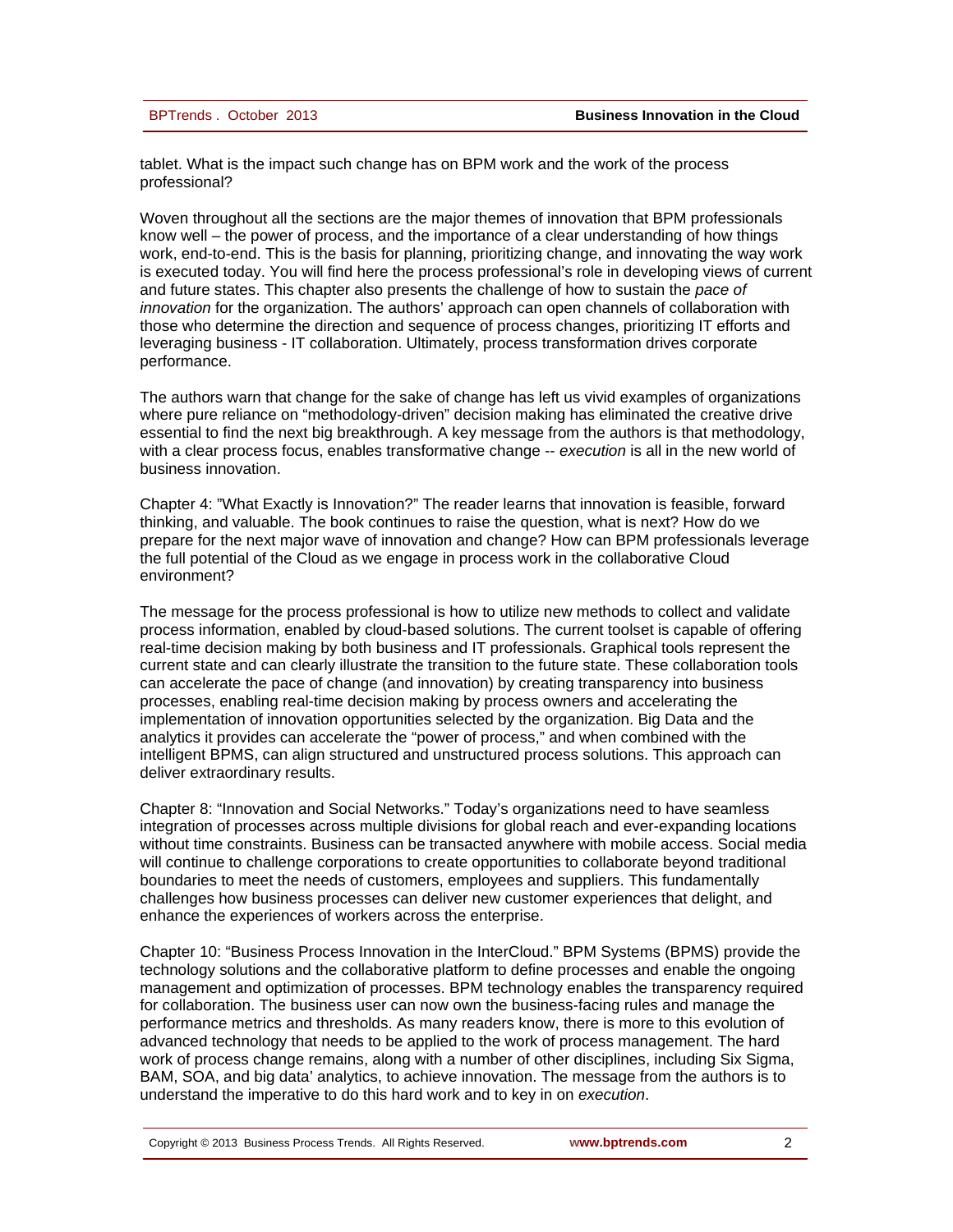What does business innovation in the Cloud mean for the process professional?

- $\triangleright$  This topic challenges the process professional to create more transparency into the work with real-time monitoring of process performance. And the challenge for the process professional? How does the collaboration in the Intercloud support process innovation? How does the ability to have such transparency into business processes translate into fluid innovation?
- $\triangleright$  In the current generation of BPMS toolsets, the groundwork is established for a closer relationship between IT and business in bringing together the customer-facing components that can be modified by business users without the need for IT intervention. Business rules and exception queues are now available to the business; it is up to process professionals to identify those opportunities and execute on them.

Chapter 11: "Business Innovation: Culture and the Process." In this chapter, the culture of innovation and the process of innovation are introduced. Understanding that culture is a key ingredient to support and enable innovation is the starting point. Culture is an integral part of the organization, supporting the current state. Both culture and process change rely heavily on practitioners working together in the change environment, bridging the gaps in the existing culture of doing things as they are currently done. Further reading on culture leads the reader to the assumptions around the changing state of traditional organizational models. Gone are the defined roles of the CIO and management structures. The new view of IT is as a service provider. This requires rethinking the very definition of the corporation from command-and-control management to connect-and-collaborate, with *transparency* as the new means of management control.

A framework for innovation is introduced. The innovation framework is discussed as a required element to move forward. As the authors state, innovation without a framework is "just luck."

- $\triangleright$  By their very nature, process teams challenge the current culture. As resistance to change has roots in the culture, an innovation process initiative will elevate other cultural drivers to move process to the next level.
- $\triangleright$  The focus is on providing clear rationales by which the business and IT professionals can work together and collaborate to anticipate "the next great challenge from the next great innovation."

When organizations understand their processes, manage them as assets, and have a plan for change, transformation happens. This is the key takeaway for the process professional: Provide the understanding and the framework for process change and business innovation. The culture of change will allow for "on-demand innovation." As the authors note, in the Cloud, technology is about collaboration to enable on-demand innovation.

Considering the takeaways at the end of each chapter of *Business Innovation in the Cloud*, I realized that the book challenges all of us. Building a framework or a reference database of all the organizational options and ideas for innovation is just a starting point to chart the paths that can be taken. This is a necessary read for many audiences, especially the executive sponsor with an interest in learning more about the benefits of a BPMS or a process-centric organization. The book can educate someone who is working on BPM and business innovation initiatives, with all the references to intrigue the student of these topics. It seems the real benefit is for the audience of professionals who are tasked with selecting new paths of innovation, and those who are charged with innovating new products and services to take companies to new levels of growth.